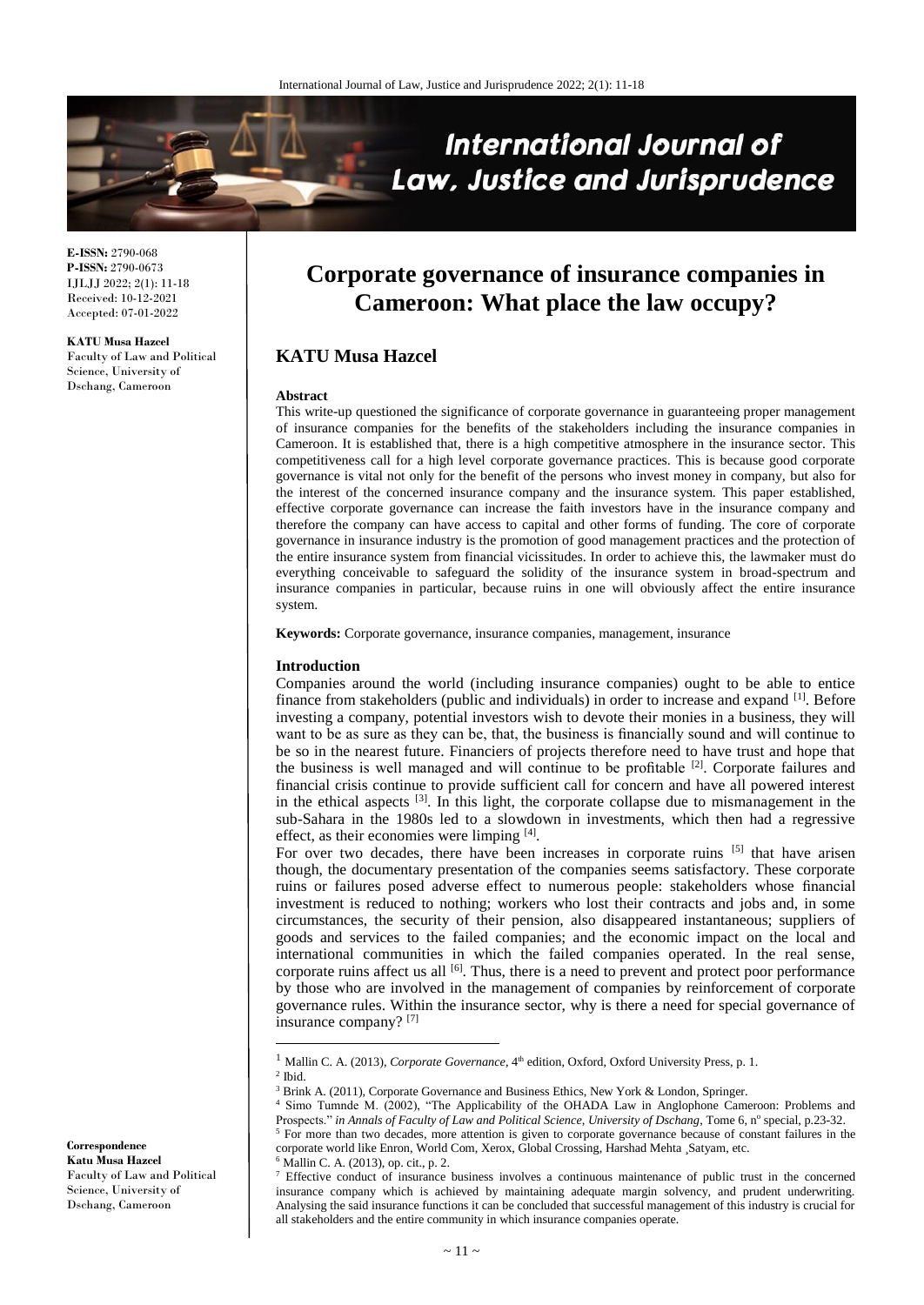Insurance <sup>[8]</sup> is a business of special social attention, having in mind the different functions it plays in the society [9] . The prime purpose of the up-to-date insurance business is to abate the risk by an amalgamation of the insured into the customary risk communities, i.e to ensure non-stop legal protection against undesirable or harmful consequences of risk actualisation through coverage or indemnity [10]. The abovementioned represents the prime role of insurance. However, in addition to this primary or prime function of insurance, it carries out other plentiful functions both for individual insured's and the society at large [11]. Some questions triggered this write up. Why the occurrence of corporate collapse in general and in insurance companies in particular? What can be done by the Cameroonian legislator to avert such ruins from happening? How can trust and confidence on insurance companies be reinstated through governance? The response to these questions is all linked to proper and effective implementation of corporate governance principles. Thus, lack of effective corporate governance meant that such ruins could occur; decent corporate control and management can help prevent such failures from happening and restore the needed trust.

Special corporate governance is necessary for insurance companies because, insurance business is measured to be one of the essential actors in the financial industry. It positions out as first among equivalents in the sector because of the superiority it has over and above other associates of the financial sector  $[12]$ . Like bank and commercial institutions, insurance companies provides means for investment and financing of investments projects but unlike them  $[13]$ . insurance is the only means of risk distribution and compensation financially. Thus, insurance as a vibrant instrument of economic survival of any society is professed as a product of virtue, of caution and of solidarity inherent in each individual. To enhance effective corporate governance for insurance companies, the law provides for the insurance companies to establish

 $\overline{a}$ 

governance structures within the company and also to adhere to supplementary governance through the control of the activities of the insurance companies by the supervisory authorities.

# **The putting of administration structures to ensure effective corporate governance of insurance companies in Cameroon**

In insurance companies like in any other company, there is the need for effective and proper management. To achieve this, the influence of the board and its role and some other management organs is required in the managements of the concerned company. In fact, it is provided by law that shareholders delegate their decision-making power to the board, which then act as the representatives of shareholders and what they owe the shareholders is a duty which is fiduciary in nature <sup>[14]</sup>. Insurance companies have certain organs in charge of management with their functions depending on the type of company they operate. However, they are obliged to take the form of a public limited company or a mutual corporation  $[15]$ . Thus, a public limited company must be managed through a board of directors and managers.

## **Careful selections of Board of Directors for an authorised insurance company**

The composition of the board is a vital subject in the array of corporate governance strategies. Most of these strategies are directed at increasing board accountability to stakeholders and improving board effectiveness. Within the insurance domain in Cameroon, the CIMA Code expressly provides that, the administration of the insurance company must be assigned to a board of directors appointed by the general meeting and made up of at least five fellows not including directors elected by salaried personnel. These directors are to be chosen among the members up to date on their contributions, with the exception of those who are elected by salaried personnel [16].

A question that begs for an answer is, what are the possible solutions where a director no longer adheres to the functions or duties conferred on them? In case a director no longer fulfils their obligations towards the insured, there must be replaced. In case of serious offence committed by the directors, they may be revoked by the general assembly of the shareholders. To this effect, the board of directors of an authorized insurance company should contain an appropriate number of directors that enables the board to carry out its functions successfully and professionally. In such circumstances, the board must review its size from time to time taking into consideration the deeds and business capacity of the company. The board of directors then, are persons who manage, guides or orders the affairs of company. Or are persons appointed or elected to sit on the board that manage the affairs of a company or other organization by exercising control over it officers. They are

<sup>&</sup>lt;sup>8</sup> Insurance is an operation in which one party, the insured in return for remuneration called premium, receives promises of performance from the other party, the insurer in the event of the risk occurring. See Donfack, A., (2000), Le Règlement des Sinistres en Assurance de Dommages au Cameroun : Le Cas de la CCAR et de la SAAR, Mémoire Dissertation, Faculty of Law and Political Science, University of Dshang, p.1.

<sup>&</sup>lt;sup>9</sup> In every society soliciting for economic growth, the insurance sector plays an important role as it helps in transferring of risk and mobilisation of funds. It plays a role of a middle man for ensuring greater availability of finance.

<sup>10</sup> Njegomir V., & Rajko T. (2014), "Corporate Governance in Insurance Companies", *in management*, pp. 81-93.

<sup>&</sup>lt;sup>11</sup> These secondary functions include: the role of financial intermediation, by mobilizing capital from the insurers which serves to stimulate economic growth and development, credit improvement, exchange and trade, mobilization of funds, effective capital allocation and social function. See Morck, R. K. & Steier, L. (2005), "The Global History of Corporate Governance – An Introduction", Working Paper 11062, National Bureau of Economic Research, Cambridge, MA.

<sup>12</sup> Kwanga, C. F. (2017), "Claims settlement in insurance contracts from consumer protection perspective in Cameroon", Juridical Tribune, Vol. 7.p. 38.

<sup>&</sup>lt;sup>13</sup> In addition to the above stated functions of insurance, the importance of corporate governance in insurance business is supported by the fact that insurance companies increasingly become the members of financial mergers and by the threat from negative effects that may result in the actualisation of risk. Despite the fact that the ills of systemic risk is higher in case of banks while insurance companies is properly and legally regulated, the problems that beset the insurance sector have undoubtedly demonstrated that insurance companies are likely to cause problems in the entire financial system owing to inadequate corporate governance, notably in the risk management.

 $\overline{\phantom{a}}$ <sup>14</sup> Shareholders invest and create the company and entrust the directors to take care of the business and manage it for the best interest of the shareholders, thus a fiduciary duty arises. A fiduciary is one who has been entrusted the powers to act in the best interest of another rather than pursuing his or her personal interest. See Djieufack R. (2004), The Nature of Agency Relationship under OHADA Uniform Act on General Commercial Law and Common Law; A comparative study, DEA Dissertation, University of Dschang, 2004, p.48. <sup>15</sup> Article 301 of the CIMA Code.

<sup>&</sup>lt;sup>16</sup> Article 330(12) of the CIMA Code.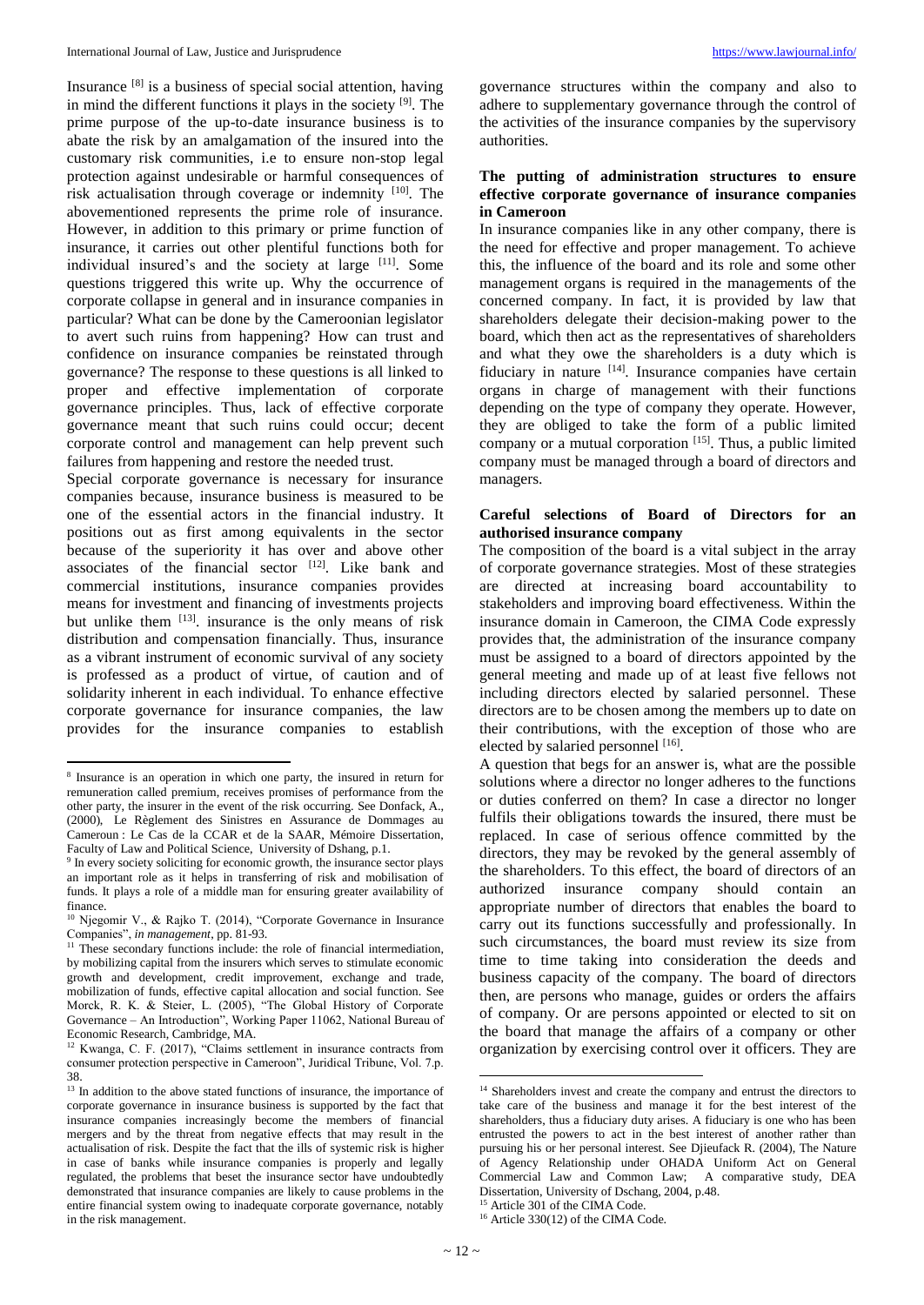also call trustee [17]. This leads to question on the mandate of the board.

Concerning the duration of service of the board members, the law provides that, the directors may be appointed for duration of not more than six years though they may be reelected as provided by the article of associations. This is in line with the term of office of directors that are freely fixed by the articles of association, "*which most not exceed six years in case of appointment during the existence of the company and two years in case of nomination by the articles of association or by the constituent general meetings"*. 18 They may be appointed or elected; in case of elections; the conditions for their elections shall be freely fixed in the articles of association. The uniform act unlike the CIMA Code provides that they shall be eligible for re-election unless otherwise provided by the articles of associations.<sup>19</sup> The question that arises is how long they will be eligible for re-election; the uniform act is silent on this position. Thus, a person can be eligible for election as a board member in an insurance company throughout the life span of the company. However, an exception provided based on the age of the person concerned. It provides that, the article of association must anticipate for the exercise of director's duties, an age limit applying, either to all of the directors or to a set of percentage among them.

From the above, the board of directors persons elected, who jointly oversee the activities of the concerned insurance company. They are elected to represent the shareholders; to run the day-to-day businesses of the company  $[20]$ . The boards are directly answerable to the shareholders and each time the company holds an annual general meeting (AGM), the directors must provide a report to shareholders on the performance of the concerned insurance company, what its plans and strategies are <sup>[21]</sup>. With this, the Board should have adequate information and relevant understanding of insurance business to effectively guide and oversee the activities of the concerned insurance company.

### **The cautious hiring of the Managers**

The problems encountered in insurance activities are complex; this complexity has necessitated the impositions of pluralism in the management of insurance companies. While the Board of Directors has the final duty of setting the business objectives, strategies and policies for the insurance companies, the managers are responsible for carrying out the day-to-day operations of the insurance companies and applying systems and controls in accordance with the business culture, business plans, policies and procedures set out by the board.

What is necessary to be determine here is what are the criteria or conditions of selection of managers of insurance companies. In Cameroon, to avoid the unscrupulous individuals from coming into the profession of management of insurance companies, the CIMA Code expressly provides for provisions elaborating on the qualities of those who are to become managers. The managers to be have to agree with

 $\overline{\phantom{a}}$ 

conditions listed article 329 of the CIMA Code. The strict conditions of approval of managers of insurance companies are not just mere formalities to be fulfilled, but, it aimed at ensuring that insurance companies are governed and management by people who are trust worthy and posse the required competence. To this effect, to be eligible or qualify as a manager of an insurance company in Cameroon, the applicant must be professionally apt. This professional aptitude can be viewed from two lengths; firstly by having the requisite educational competence and secondly by possessing the required expertise or experience.

## **Educational competence: a necessary prerequisite for the would be managers on insurance companies**

This in generic terms implies that, persons aspiring to be managers of insurance companies must be professionally apt. From the wordings of the CIMA Code, $22$  persons who are applying to be managers of insurance companies must be in possession at the time they forward their application at least a higher education certificate on insurance or actuarial profession <sup>[23]</sup>. These actuarial professions may be from related fields like Economics, Banking and Finance, Law and Management, and a solidly justified reference.

Apart from the certificate obtained, there is another added educational requirement which the expertise or experience the would be manager must have obtained. To this effect, the aspiring manager must possess a minimum of five year experience in high level position in management of insurance companies or insurance organisation, an insurance broking firm or an insurance supervisory body [24]. However, in the absence of such a first degree, or its equivalent diploma the specified field of studies, a ten year professional experience is required where applicant are holders of higher certificate in order fields. This gives the applicant necessary qualification to manage an insurance company <sup>[25]</sup>. The necessity of educational and professional competence of managers to be is due to the fact, insurance companies should not be managed by persons lacking the requisite training and character. The running of an insurance company is a profession which requires much that certain categories of persons are excluded from engaging in it because they are unfit. In this essence, educational qualification is of essence for the management of an insurance company.

# **Moral competence**

The need for sound morality and honorability has for long been a requirement in the corporate world <sup>[26]</sup>. Managers and directors over and above their academic and professional qualifications must offer guarantees of good morality and must in a like manner not be in conflict with certain ethical values, put in place in order to afford protection to corporate and societal interests at large. Thus, to ensure that insurance companies are properly managed, only persons of sound morality and competence in the insurance business can aspire to manage an insurance company. The CIMA legislator does not only seek to ensure moral competence, but, also steps in to ensure that those applying to be

 $\overline{\phantom{a}}$ 

<sup>17</sup> Bryan A.G. (2009), *Black's law dictionary,* 9th ed., Dallas Texas, A Thomson Reuters Business, , p.527.

<sup>18</sup> Article 420 UACCEIG.

<sup>&</sup>lt;sup>19</sup> Article 435 UACCEIG.

<sup>20</sup> Katu M. H. (2021), "A Reflection on Corporate Governance of Banks: It's Role in the Protection of Customers under Cameroonian Banking Law", *Journal of Banking & Insurance Law*; 4(1): pp. 1–17.  $21$  Ibid.

<sup>&</sup>lt;sup>22</sup> Specifically article 329.

 $^{23}$  Article 329 of the CIMA Code.

 $^{\rm 24}$  Ibid.

 $^\mathrm{25}$  Ibid.

<sup>26</sup> Le Tourneau P. (2000), L'ethique des affaires et du management du 21eme Siècle, Dalloz, p.115.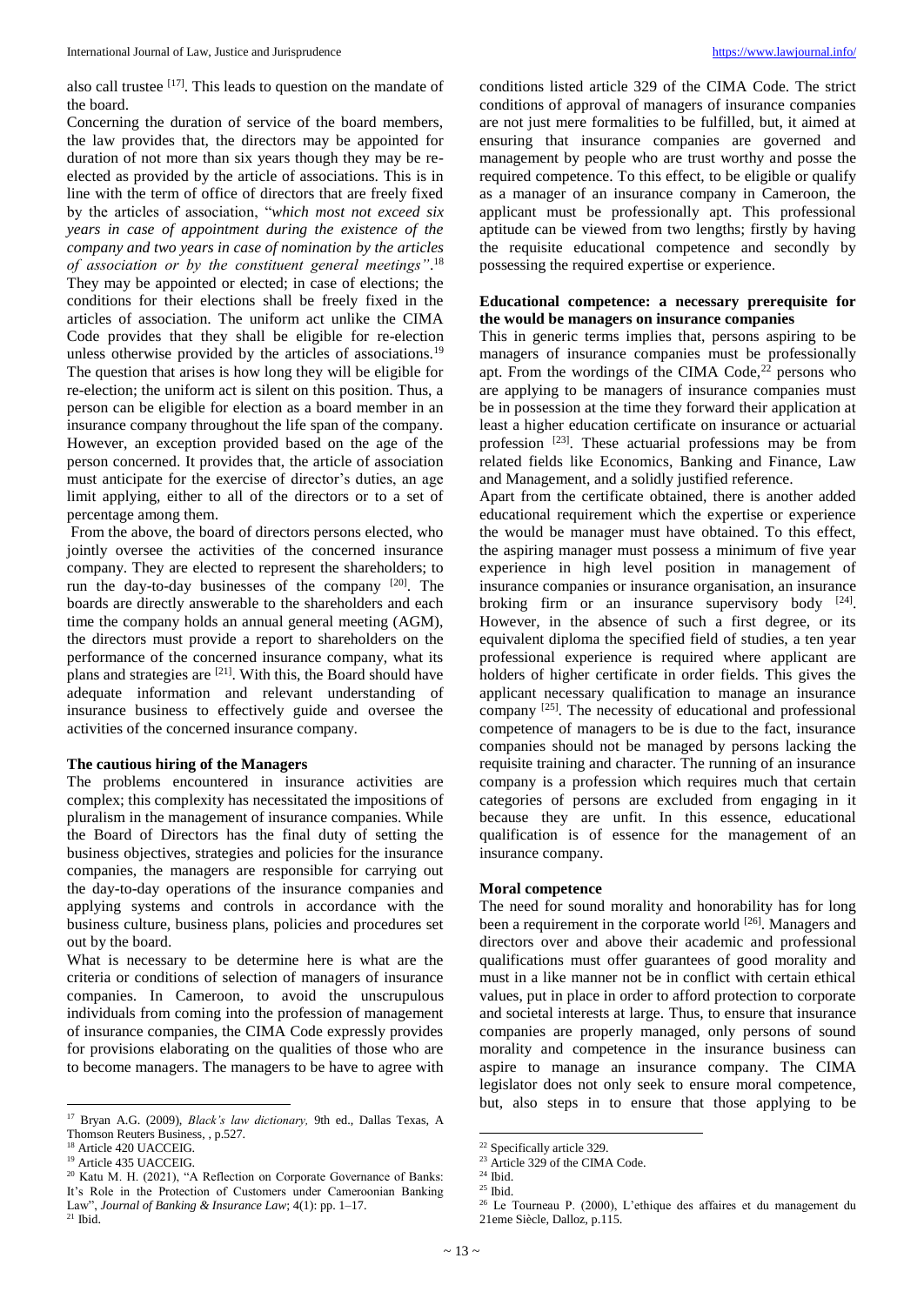managers of insurance companies are of good and sound moral aptitude or ability. Thus, the CIMA legislator puts away automatically from the Insurance business individuals of doubtful morality. In this light, the CIMA legislator provides for a list of circumstances where, an applicant may lack the moral competence to manage an insurance company. It provides that, a person cannot be a manager of an insurance company, run, direct or manage an insurance company personally or through a third party or have the right to sign on behalf of such an institution if he has been convicted  $^{[27]};$ 

For theft, breach of trust, fraud, issuing a bad cheque and violation of exchange or transfer regulations;

For committing a crime undermining the security or credit worthiness of the member state of CIMA, attempting or taking part in committing the said offences<sup>[28]</sup>.

Also, if the said person has been convicted for any other offence with at least one year neither imprison term nor matter the nature of the offence committed. In no circumstance can such a person be eligible or allowed to manage, administer and liquidate an insurance company.

Morality competence also extends to persons whose licence has been withdrawn because they have fallen short of their duties and have not been rehabilitated [29].

It is clear that, anyone who is connected or related to the company whether as a member, employee, customer, director, or supplier, would always want it to be well managed for its own interest or benefits. But the actual group that is in a position of ensuring that the company is managed for their benefits is the directors.<sup>30</sup> These persons connected to the company are under the control of the management or governance structures. The role these governance structures put in place is to ensure effective corporate governance practices  $[31]$ . This requires the implementation of a sound legal, regulatory and institutional framework that the insured and other investors can depend on when they create their reserved and individual contractual dealings with the insurance companies. This corporate governance principle classically includes elements of legislation, regulation, self-regulatory arrangements, voluntary commitments and business practices that are the result of good and effective management. Thus, the corporate governance framework should promote transparency and accountability, and the efficient distribution of resources. It should be consistent with the rule of law and support effective supervision and enforcement of the law [32].

The importance of corporate governance cannot be over emphasised. It is to the effect that, in developing economies, ameliorating corporate governance can attend an integer of

 $\overline{\phantom{a}}$ 

important public policy goals. Good corporate governance reduces developing business vulnerability to financial crises, reinforces property rights, reduces transaction cost, and leads to business development. To further ensure that governance structures implement the governance principles put in place, there is a need for supplementary governance through control of the activities of insurance companies when they are a going concern. However, these controls are effectively conducted by the supervisory authorities both at the regional and national levels.

# **Supplementary governance through the control of insurance companies**

The controls of insurance companies are part of an effective system of corporate governance for insurance and other commercial companies. These controls provide extra and supplementary governance through verifications (checks and balances) of the concerned insurance comapnies and support the Board in accomplishing its oversight duties. Therefore, the Board should maintain an adequate working environment for each control function to enable them to carry out their functions effectively. The CIMA legislator and States authorize the regulator to issue short-term administrative supervision orders against insurers operating in a manner that poses a hazard to policyholders, creditors or the public.<sup>33</sup> Under such orders, the regulator or his or her designee serves as administrative supervisor of the insurer.<sup>34</sup> In states where administrative supervision orders may be issued without formal court proceedings, the orders are subject to administrative review and are usually confidential. Administrative supervision orders are sometimes useful in temporarily stabilizing a deteriorating situation prior to the entry of an order of conservation, rehabilitation or liquidation  $[35]$ . During this supervision period, the insurer is prohibited from carrying out certain transactions.

The authorised and constant supervision of insurance companies is a subject of concern to both the insurer and the buyer of insurance. With this, any business which solicits large sums of money from the public in exchange for a promise of a future benefit must be subject to an adequate control and supervision. Insurance is a business usually conducted on a large scale; involving thousands of policyholders paying millions of francs in premiums. The enormous funds collected have unavoidably been a source of inducement to dishonest businessmen; and at different periods in the development of insurance, various fraudulent schemes, under the guise of insurance, have been devised and perpetrated  $^{[36]}$ . These governmental controls of insurance have been variously described either as official supervision of insurance companies, governmental

 $\overline{\phantom{a}}$ 

<sup>27</sup> Article 29 0f the CIMA Code

<sup>28</sup> Article 29 of the CIMA Code.

<sup>&</sup>lt;sup>29</sup> This may include persons who have been declared bankrupt and has not been rehabilitated; who has been convicted under the laws governing bankruptcy and has not been rehabilitated; persons who has discharged of administrative or managerial duties; and persons whom the Insurance and the entire Financial system of member state is housing doubtful claims, or in the appreciation of the Insurance Regulatory authority (commission), by enterprises placed under his control and direction.

<sup>30</sup> French, D., Mayson, S. & Ryan, C. (2007), *Company Law*, 24th ed., Oxford, Oxford University Press, , p. 400.

<sup>&</sup>lt;sup>31</sup> This is by establishing policies, strategies and implanting them for the interest of the stakeholders.

<sup>32</sup>OECD (2015), OECD Principles on corporate governance, OECD Publishing Paris. Available atnhttp://dxdoi.org/10.1787/9789264236882 en, lastly visited, 8<sup>th</sup> December 2015.

<sup>&</sup>lt;sup>33</sup> Tumnde, M., S., (2002), "Government Control and Supervision of Insurance Companies in Cameroon: an Appraisal of the of CIMA Code" *Annales de la FSJP, university of Dschang, Tome 6, Numera special, Droit OHADA-CIMA*, Presses Universitaires D'Afrique, pp.141- 175., see also Tumnde, M., S., (2003), *Insurance Law in Cameroon,* Press Universitaire D'Afrique, Yaoundé.

<sup>&</sup>lt;sup>34</sup> In our context the supervisor is the insurance supervisory commission also refers to in this paper as the commission.

<sup>35</sup>National Association of Insurance Commissioner (2018), Receiver's Handbook for Insurance Company Insolvencies, United States of America, p. 5.

<sup>36</sup>Tumnde, M., S., (2002), op. cit.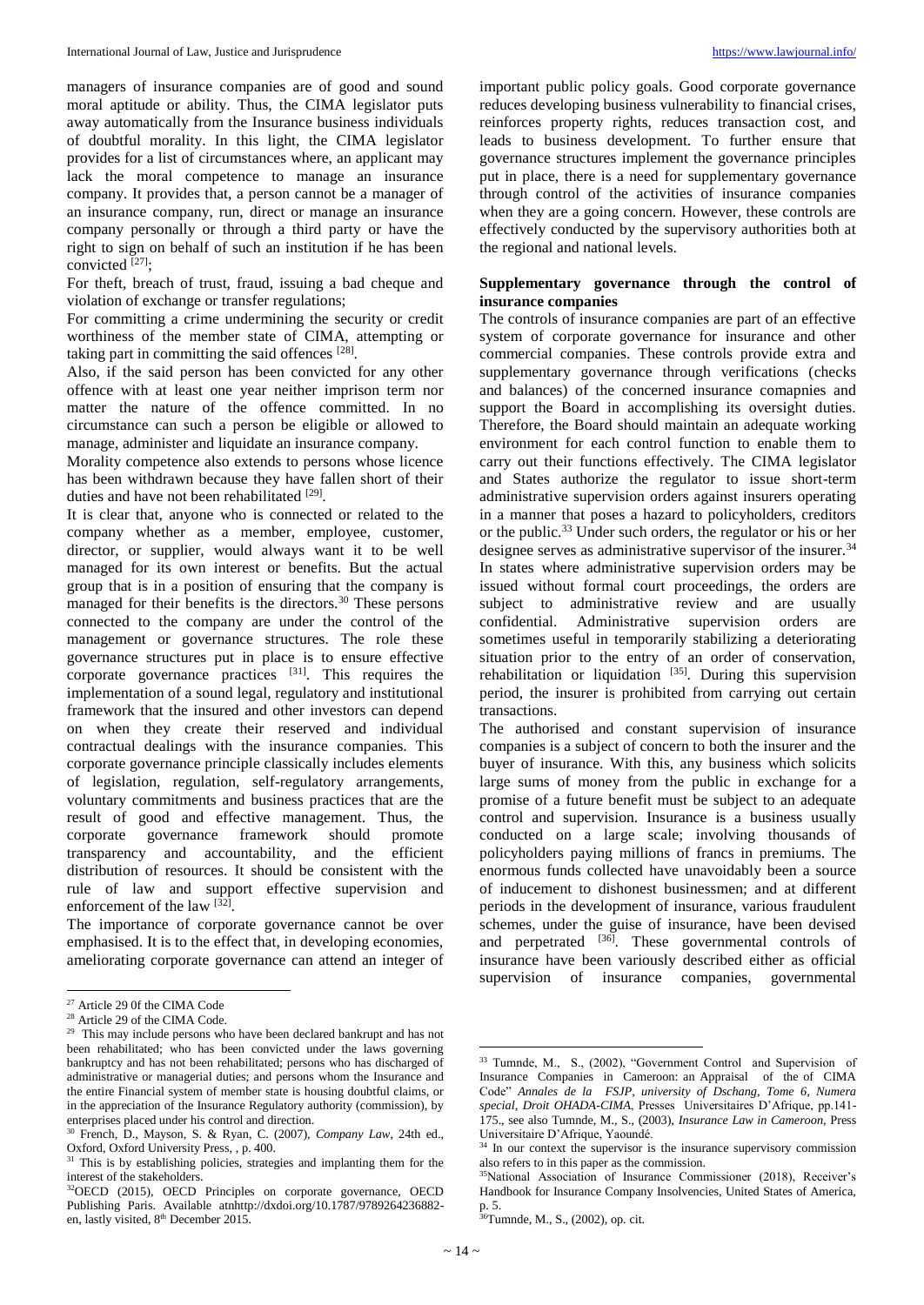intervention or interference in the insurance concerns.<sup>37</sup> However, the controls to be discussed here are controls carried out by the various control organs provided for in the CIMA code. These include control undertaken by the regional supervisory commission and the national authorities.

# **The regional insurance supervisory commission: the watch dog over the insurance business**

The Insurance regulator within the CIMA which Cameroon is a member is the Regional Insurance Supervisory Commission. This organ vests the power of surveillance or control over all the entire insurance business and insurance activities of insurance companies in Cameroon<sup>[38]</sup>.

The Commission undertaking the supervisory activities generally has broad authority to take curative action and to direct an insurance company to cease and desist from unsound and unsafe business practices. Control exercised by Commission over insurance companies is of a very wide scope. It includes the control of access to the insurance business, and control during the exercise of the insurance business. This work is concerned with control during exercise of the insurance business as it aims at ensuring that the insurance companies remains in line with applicable rules and regulations. This form of control is also known as control through prevention. This form of control may take two forms documentary control or on-the-spot control.

Generally, the commission conduct both controls on the documents forwarded to the commission and equally to ascertain the veracity of the information forwarded to the commission. They equally conduct on-the-spot checks or controls.<sup>39</sup>Within the scope of its monitoring and organisational mission of controls, the commission issues a notice qualifying the issue of an approval by the minister responsible for the insurance sector in accordance with the provisions of the treaty specifically article 20. "*The commission shall also have at its disposal all documents and statistics relating to the national insurance markets on the territory of the member states*."<sup>40</sup> The treaty further stipulate that, "*the commission is oblige to communicate to the council the observations and proposal of the commission regarding the way in which the insurance sector is operating and any amendments to the treaty or to single legislation which seems appropriate to the commission*."<sup>41</sup> The commission shall also communicate to the authorities of the members states, the observations of the council regarding the consequences of its resolutions on the territory of the said member states together with its recommendations in respect of the way in which the national insurance markets are operating [42]. However, the purpose of these documentary and on-the-spot controls is the establish whether the insurance companies is operating following the normal principle established and see into it that they maintain adequate financial margin or are facing financial difficulties thus, insolvency.

 $\overline{\phantom{a}}$ 

## **Enhancing corporate governance through Documentary controls**

Generally, it is control based on the documents of the insurance company involved. Documentary control consists in controlling the activities and the management of insurance companies through documents, information and data which the insurance supervisory commission requests from the insurance company concerned. It is founded upon the right of the Commission to the communication and transmission of documents requested. There is no restriction as to the periodicity of transmission of the documents, or sources of information. This allows the Commission to proceed with this activity at any time, and the insurance company concerned must show no form of resistance against commission in the course of this duty. Documentary control has to be performed on the activities and the management of the insurance company through the information on the documents and inquiries made and demanded by the commission. In order to effectively ensure that the controls are being carried out, the commission is accorded a permanent control organ at the general secretariat of the conference [43].

As to the list of documents to be transmitted to the commission for verification, the CIMA code has not provided for such. The commission requests the insurance company to supply them all necessary information and the justification useful for the exercise of their missions. This information is usually auditor's reports from companies, and in general, of all accounting documents of which it may, as need be, request the certification [44]. The insurance companies must place all the documents stipulated in the preceding sub section at its disposal, as well as well as the qualified personnel to provide it with that information which it deems necessary [45]. The use of the word "must" indicates that the transmission and placement of documents for verification is obligatory. Thus the slightest manipulation amounts to a default of the law.

The control centres on the communication and transmission of documents to the commission by the insurance companies. It is evident that the obligation to transmit and to communicate information and documents to the commission is a sine-qua-non condition for the exercise of the control on the documents by the commission. In order to strengthen the documentary controls, findings of the national insurance boards of directors within the scope of their task which are useful for the supervision are communicated to the commission [46] .

# **Enhancing corporate governance through on the-spot verification**

On the-spot controls or on-site verification involves the verifications done in the premise of the insurance company by the commission to ensure the authenticity of the information periodically sent to authorities for controls and the respect of the ethics of the profession. This implies that, it is a form of control conducted within the premises of the controlled entity or subjected insurance company, at its registered headquarters, or branches. It can equally be carried out in parent companies, as well as in subsidiaries of the institution. Thus, the commission organises on the spot

 $\overline{a}$ 

 $37$ Lijadu, L., (1972), "governmental control of the operation of insurance companies", Conference papers of the insurance Institute of Nigeria, Vol. 1, p. 77.

<sup>&</sup>lt;sup>38</sup> This is in line with article 309 of the CIMA Code.

<sup>39</sup> Ibid, article 310.

<sup>40</sup>Article 20 of the CIMA Treaty.  $^{\rm 41}$  Ibid.

 $42$  Ibid.

<sup>43</sup> Ibid, article 310.

<sup>44</sup>Ibid.

 $45$  Ibid.

<sup>46</sup>Ibid.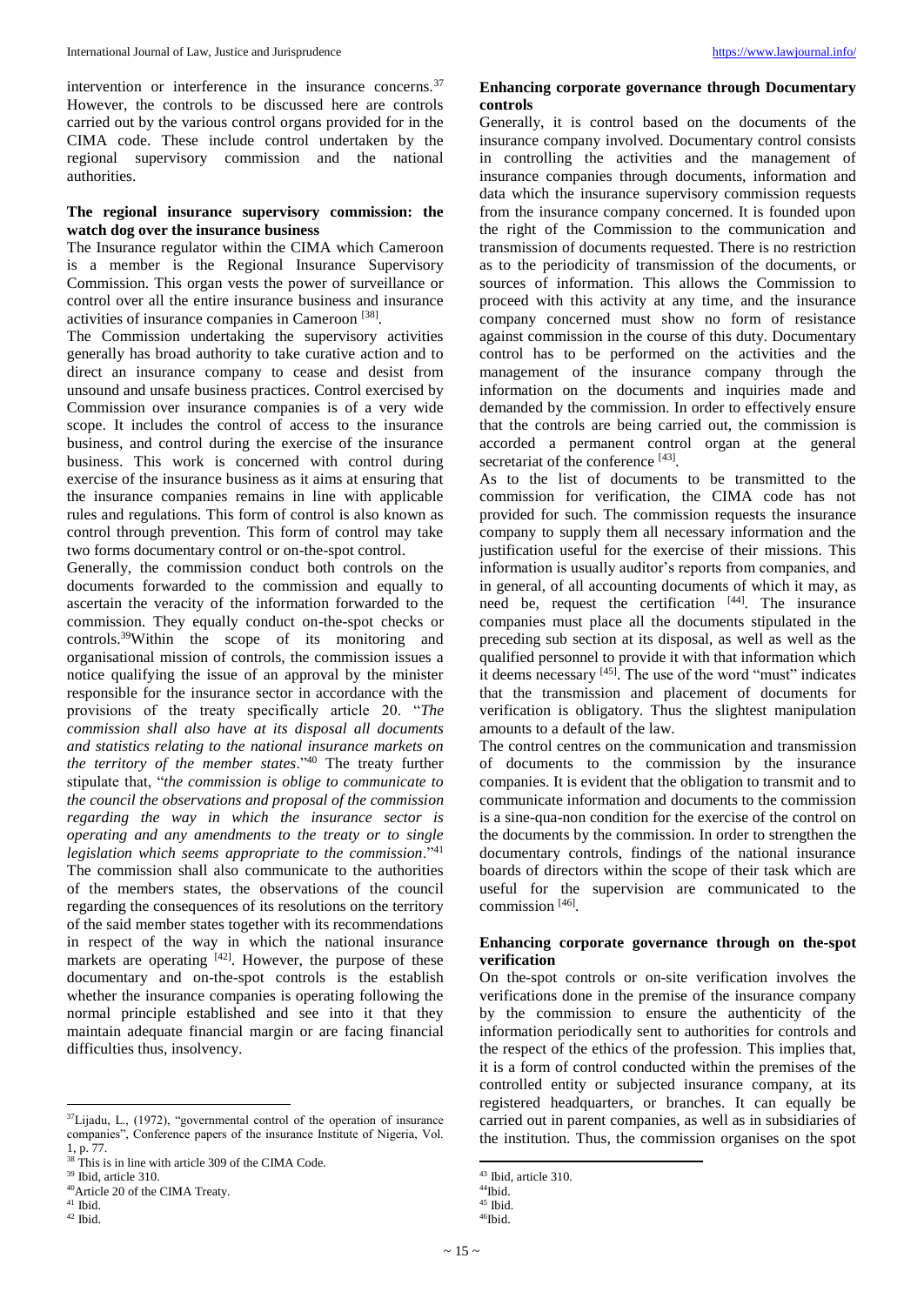verification by visiting insurance companies after every two years <sup>[47]</sup>. As already noted, the control indeed also extends to the branches of the insurance companies. As per the CIMA code, insofar as it is necessary for the exercise of its supervisory assignment and under the conditions set by this code, on-the-site supervision may be extended to parent companies and subsidiaries of the companies supervised and to any intermediary or expert intervening in the insurance sector <sup>[48]</sup>.

Such control aims at assuring the certainty and the accuracy of information that had earlier been transmitted by the insurance company concerned to Commission, probably within the scope of any form of communication between the two bodies. A question that begs an answer is, what are the limits of such controls? It may be opined that such controls should be limited to the above stated objective, any control beyond such objectives should be consider abusive. This allows the insurance supervisory commission to control the conditions under which the insurance companies operate, to guarantee their financial stability, to certify the respect of corporate governance norms in Cameroon. On-the-site check is absolutely essential for a proper understanding of the management reality of an insurance company [49]. This should be further ensured by imposing sanctions for anyone who impedes the realization of this control.

In the case of on-site supervision, a report after full argument on both sides is to be prepared where the observations are formulated by the inspector, the company is to be notified thereof. The commission is then charged with the duty to study the observations formulated by the inspector and the replies made by the company [50] . The result of the on-site supervision is to be communicated to the Minister in charge of the insurance sector and to the board of directors of the company being supervised and sent to the auditors [51].

A superficial look of the on-the-spot controls could established the objectives of such controls to be the assurance of the accuracy or exactitude of the information transmitted, the checking of the application and implementation of the insurance rules and regulations, the control of the functioning conditions of insurance companies to watch over their worth and value of their financial situation and to ensure respects of the ethics of the profession. These objectives are precise and need to be accomplished. These verifications are generally intended to ensure the clarity and viability of any information obtained from the documents forwarded to commission by the insurance companies concerned.

Appreciating the importance of on-the-spot checks, it is because it is done instantly on the company concerned. The instant and prompt exercise of the control prevents managers from correcting and attesting the truthfulness of documents to be more explicit to the controller and/or dealt away or temper with documents which are likely to identify their weakness or implicate them. Based on the above analysis, it opined that, instant controls should be increased

<sup>51</sup> Ibid.

 $\overline{a}$ 

because it may identify numerous irregularities in an insurance company. This is because the management may not have the enough time to arrange the accounting records of the concerned company so as to assure the truthfulness or genuineness or veracity of the information. Although, it is true that information furnished by the managers cannot reflect the absolute truth, that is, respond to scientific exactitude, as far as it is only a constructed truth [52].

# **Augmenting governance through control by the national authorities in Cameroon**

At the national level, the control of insurance companies to ensure their solvency or as a means of detecting difficulties is the joint responsibility of a government body and professional organisations. In Cameroon the government department in charge of insurance regulation is the Sub Department of Insurance  $[53]$  of the Ministry of Finance. Before the enactment of the CIMA Code, this was provided for by the 1980 ordinance  $[54]$ . This is still applicable till date. It is similar to what is applicable in France and other French speaking African countries [55]. Thus, in Cameroon, the Sub-Department of Insurance shall be placed under the authority of the Sub-Director and shall be responsible for the formation, supervision and enforcement of legislation on insurance. The Sub-Department of Insurance comprises of two services and a Corps of Insurance Inspectors. The two services are:

- The Studies and Approvals Services, and
- The Insurance Companies Control Service

At the level of the studies and approvals services, it is in charge of studies of authorisation procedures and responsible for examining applications made by concerns intending to do insurance business in Cameroon<sup>[56]</sup>. This service studies the documents which must be submitted by all prospective aspirants intending to carryout insurance business in Cameroon, and makes recommendations to the Minister of Finance who decides either to grant or refuse an authorisation on the strength of the recommendations [57]. This service is responsible for the examination of premium rates, policy forms and other documents issued by the concerns operating in Cameroon. Thus, to a substantial extent, it is this service which regulates the aount of premium rates and the fillings, length and print of insurance policies and proposal forms. Apart from the studies and approvals services, the insurance companies control service

 $\overline{\phantom{a}}$ 

 $47$ Mbifi, R.,  $(2002)$ , "the premise, the promise and the problem of the CIMA code in Cameroon", Annales de la faculte de sciences juriduques et politique, University of Dschang, pp.121-140.  $^{18}$ Ibid.

<sup>49</sup> Butsch J. L. (1996), « Le rôle des autorités de tutelle », Colloque de Deauville organisé les 8 et 9 Juin 1996, par l'Association Droit et Commerce, Revue de jurisprudence Commerciale, numéro spéciale, p.26. <sup>50</sup>Article 313 of the CIMA code.

<sup>52</sup>Moho Fopa, E. A., (2009), « Les associes, parents pauvres de la prévention de difficultés de entreprises dans l`espace OHADA » Annales de la FSJP, université de Dschang, Tome 13, p. 261.

<sup>53</sup> Generally referred to in French as Sous-Direction des Assurances.

 $54$  Article 57(1) of the 1985 Ordinance which provides that state control of the insurance industry shall be exercised under the authority of the Minister of Finance.

<sup>55</sup>Tumnde, M. S., (1986), "Insurance Law in England and Cameroon: A Comparative Study with Specific Reference to Motor Vehicle Insurance, PhD Thesis, University of Sheffield, p.79.

<sup>56</sup> This examination of applications made by aspirants who intend to operate insurance companies in Cameroon is an important tie in the sequence of conditions for proper corporate governance of insurance companies in Cameroon. The motive for this scrupulous procedure is that, it ensures that only aspirants that are utmost fit to stand the test of time are admitted into the insurance business. It therefore provides a safety net for separating impersonators from serious aspirants for the insurance business, thereby providing minimal assurance for legal and regulatory compliance as well as the assurance needed by customers and investors to lend their confidence in the banking system.

<sup>57</sup> Tumnde, M. S., (1986), op. cit, p. 79.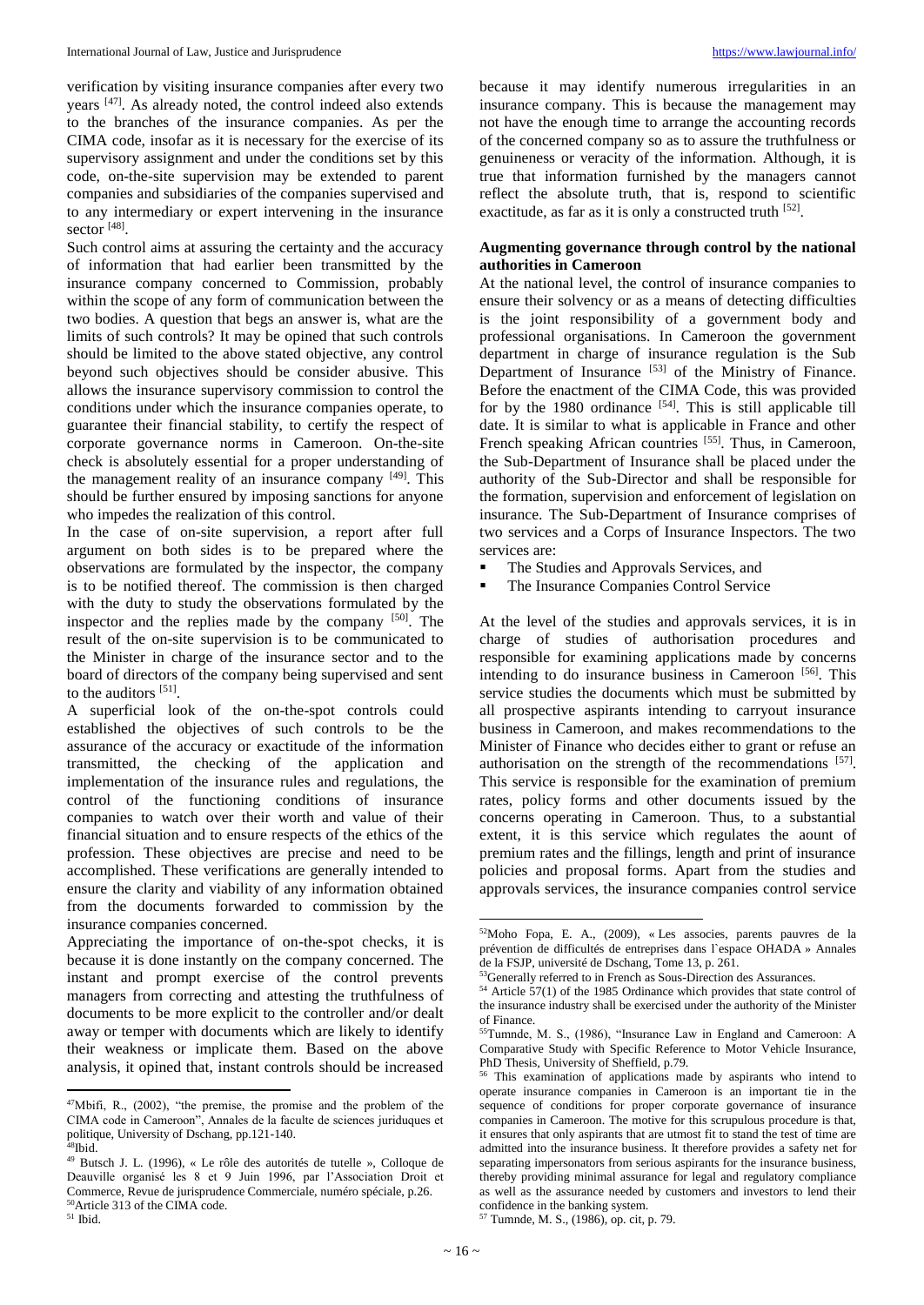also plays a supervisory or control role. Insurance inspectors come under the auspices of the Insurance Companies Control Service<sup>[58]</sup>. They are the principal officers in charge of implementing insurance legislation in Cameroon.

From the foregoing, healthy insurance companies are of prime importance for a country's economy. The integral role that insurance companies play in the economy is demonstrated by the vigorous corporate governance arrangements of companies on the one hand, and the almost universal practice of the insurance regulator and the states in regulating the insurance industry in Cameroon, on the other hand. While the corporate government of the insurance companies <sup>[59]</sup>. Are endowed with the direction and control of the company, the insurance regulator [60] supervises and sanctions their actions. In practice, management is generally under a mandate from owners to pursue the objective of wealth maximization, and in so doing, may jeorpadise the companies' franchise value and threaten the stability of the insurance system as well as the financial system through excessive risk taking. While such misconduct should normally be checked by the board of directors (BOD), auditors or internal control organs, it is also the full responsibility of the insurance regulator to ensure that such a reckless manner of conducting insurance business is properly checked [61].

## **Conclusion**

Corporate governance refers to the direction in which senior staffs deal with the Security business. It contains the developments by which members of the board and top level management are measured subjected and responsible for their doings [62]. It comprises of corporate orderliness, straight forwardness in management, just, responsibility, honour and social obligation in management. Corporate governance equally represents the compliance with supervisory and genuine fundamentals of effective management [63].

Feeble corporate governance frameworks lessen stakeholder trust and confidence, and can discourage outside funding.<sup>64</sup> Thus, the presence of active corporate governance system within an individual insurance company and across an economy as a whole helps to provide a degree of confidence that is necessary for the proper functioning and ensure legal security of the insurance business and the economy as a whole. Upright management of the insurance company is indispensable to the steadiness and growth of the Insurance business, and stimulating public interest in the business translating into the robust economic growth.

 $\overline{a}$ 

Unquestionably, the excellence company management which enables successful, long-term and sustainable conduct of insurance business is not only important for shareholders but also for all other stakeholders. However, with the abovementioned, it is noted that effective corporate governance, which fashions the structure for a successful organisation and management of insurance companies, has a moderately advanced importance than in other businesses [65]. The great position of corporate governance in insurance companies is predominantly noticeable when big insured events occur, such as natural and technological disasters that cause giant material losses and also when companies may suffer significant financial losses under the third party liability insurance for personal data theft.

## **Policy considerations**

In order to ensure effective corporate governance of insurance companies, it governance principles should;

The board of directors should uphold the improvement, application and effective control of strategies that evidently define and support the aims of the concerned company;

The board of directors should clearly outline the roles and tasks of persons answerable for management and control of the companies;

They should be sound remuneration of the employees which will help avoid conflict of interest.

They should provide for corrective actions, that is sanctions for non-compliance with the governance policies of the company or weak oversight, management and control.

### **References**

- 1. Arun TG, Turner JD. "Corporate Governance of Insurance companies in developing economies: Concepts and Issues", Journal of Development Economics and Public Policy, 2010.
- 2. Ayuso S, Argandona A. "Responsible corporate governance: Toward a stakeholder board of directors?" *working paper*, WP no 701, IESE Business School, University of Navarra, 2007, p.5.
- 3. Brink A. Corporate Governance and Business Ethics, New York & London, Springer, 2011.
- 4. Bryan AG. *Black's law dictionary,* 9th ed., Dallas Texas, A Thomson Reuters Business, 2009.
- 5. Butsch JL. « Le rôle des autorités de tutelle », Colloque de Deauville organisé les 8 et 9 Juin 1996, par l'Association Droit et Commerce, Revue de jurisprudence Commerciale, numéro spéciale, 1996, 26.
- 6. Donfack A, Le Règlement des Sinistres en Assurance de Dommages au Cameroun : Le Cas de la CCAR et de la SAAR, Mémoire Dissertation, Faculty of Law and Political Science, University of Dshang, 2000 p.1.
- 7. French D, Mayson S, Ryan C. Company Law, 24th ed., Oxford, Oxford University Press, 2007.
- 8. Githaibi Miringa M. Corporate Governance Practices In Insurance Companies In Kenya, Masters Dissertation, United States International University- Africa, 2015, 1.
- 9. Katu MH. "A Reflection on Corporate Governance of Banks: It's Role in the Protection of Customers under Cameroonian Banking Law", Journal of Banking & Insurance Law. 2021;4(1):1-17.

<sup>58</sup> *Ibid.*

<sup>59</sup> Like the management, the board of directors, general meeting of shareholders, the auditors, and internal control organs.

<sup>&</sup>lt;sup>60</sup> In the Context of Cameroon, this is the Regional Insurance Supervisory Commission of the Members of CIMA herein after refers to as the "Commission".

<sup>&</sup>lt;sup>61</sup> This cannot be fanciful, as the internal control of insurance companies could at times be disobedient, even guilty of conspiracy with management and owners in intentional insurance misconduct. In this light, the insurance regulator is generally regarded as the watchdog of every insurance business. This is the role that has been confided to the Commission.

<sup>62</sup> Arun, T. G., & Turner, J. D. (2010), Corporate Governance of Insurance companies in developing economies: Concepts and Issues, Journal of Development Economics and Public Policy.

<sup>63</sup> Githaibi Miringa, M. (2015), Corporate Governance Practices In Insurance Companies In Kenya, Masters Dissertation, United States International University- Africa, P. 1.

<sup>64</sup> World Bank, Report on the Observance of Standards and Codes of Corporate Governance, Country Assessment for Senegal, June 2006, p.1.

 $\overline{\phantom{a}}$ <sup>65</sup> Njegomir V., Rajko T. (2014), op. cit.